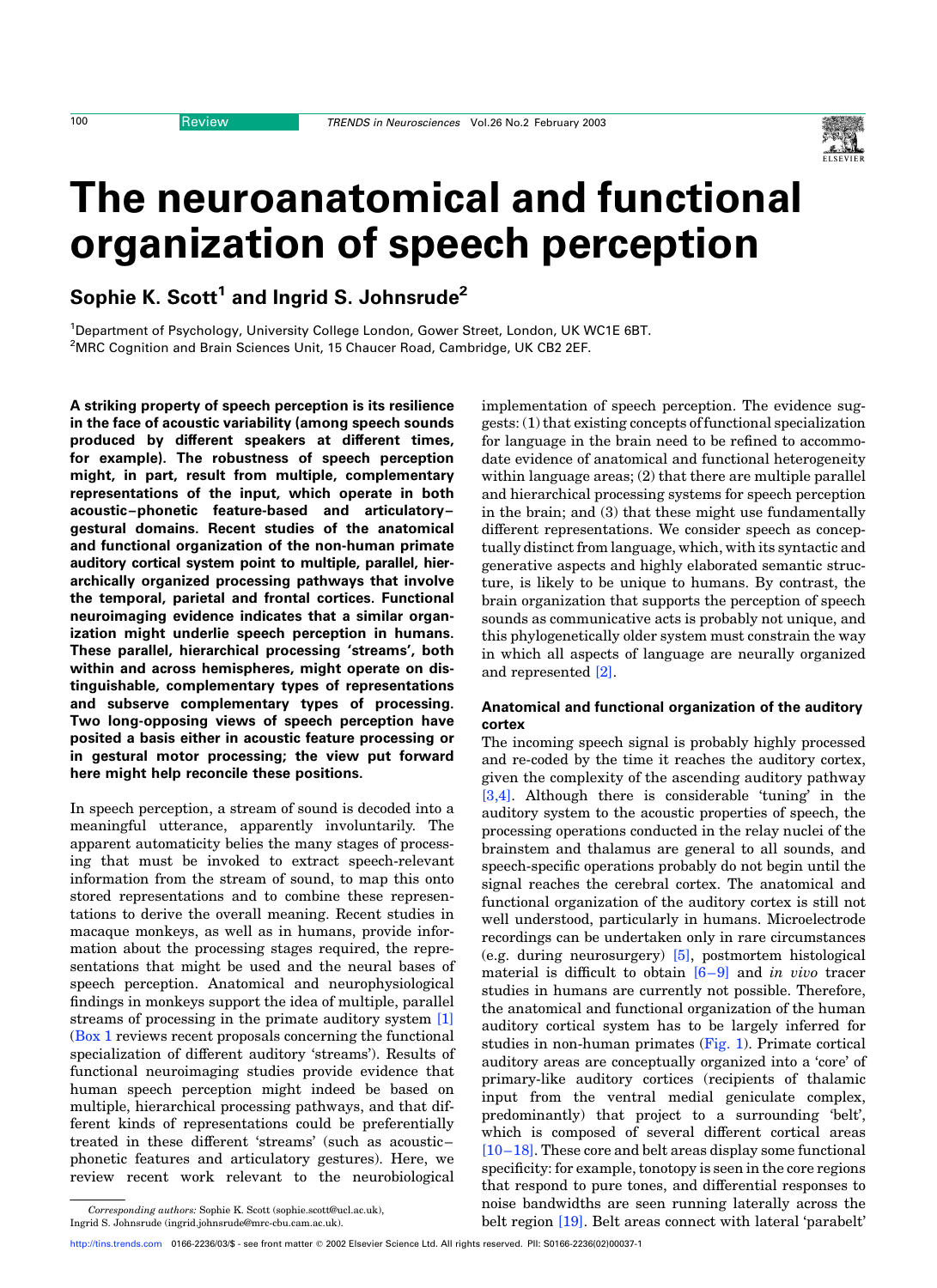#### <span id="page-1-0"></span>Box 1. Multiple streams of processing in auditory cortices and the speech perception system

The concept of multiple, parallel processing streams is well established in other areas of cognitive neuroscience such as memory [a] and vision [b]. In the visual domain, this classically includes a 'what' pathway, which is crucial for object identification and extends anteriorly from primary visual areas through ventral parietal and temporal-lobe regions, and a 'where' pathway, which is crucial for object localization and extends from primary visual areas through posterior parietal cortex [b]. This view has subsequently been modified, such that the 'where' pathway is also considered to be a 'how' pathway, which is important for the determination of egocentric object position and preparation for visually guided actions (e.g. grasping) [c].

The framework of segregation of auditory anatomy into multiple, parallel processing streams has been elaborated in the functional domain with evidence from electrophysiological studies in primates. Such studies indicate a functional dissociation between anterior and posterior streams. A 'what' stream associated with vocalizations (presumably subserving auditory object identification) involves the anterior belt and parabelt, and anterior temporal and ventrolateral frontal regions (analogous to the visual ventral pathway); a 'where' stream for sound localization involves the posterior belt and parabelt, and posterior temporal and dorsolateral frontal regions (analogous to the visual dorsal pathway) [d–f]. (The middle zone of belt and parabelt, which is between the anterior and posterior divisions, makes frontal connections that overlap with both of the other two, suggesting the possibility of a third stream of intermediate function [g].) Posterior auditory regions have been shown to respond to spatial cues in primate studies [f]. There is also considerable functional imaging data that supports the existence of posterior temporal–parietal involvement in the processing of auditory spatial information (i.e. a posterior 'where' system) [h–j], although the degree to which this might be purely spatial has been disputed [k]. There is also functional imaging evidence for an anterior 'what' stream in human speech processing [l].

Zatorre and Belin [m] suggest that the 'dorsal' route of processing, which is posterior to the primary auditory cortex (PAC) (a 'how' pathway), might subserve perception of the evolution of a sound in time – its spectral dynamics. This, in the context of vocalizations, would correspond to changes in formant energy over time, which would reflect the movement of the vocal apparatus. They further suggest that the meaning of an utterance is extracted via this dorsal route, whereas the 'ventral' path (which runs anterior to PAC) allows identification of a sound source (i.e. the speaker).

In a model of language processing, Hickok and Poeppel [n] place prelexical processing of the speech signal in auditory cortices bilaterally, and an interface between sound and meaning (which is

fields, and both belt and parabelt fields project to the temporal, parietal and frontal lobes. Each of these regions – core, belt and parabelt – has a distinctive histological composition, specific thalamocortical and corticocortical connections, and unique physiological and functional characteristics [\[6,12,13,15,16,18–22\]](#page-5-0). The core, belt and parabelt areas are strikingly hierarchical in their connections and response properties, suggesting that at least three discrete levels of processing within the auditory region can be supported  $[13,15-20]$ . Studies of human auditory anatomy and physiology, although few in number relative to the work in macaques, reveal a similar anatomical organization. In humans, the first transverse gyrus of Heschl (HG) contains cytoarchitectonically identifiable 'core' auditory cortex.

Functional imaging studies, using positron emission tomography (PET) or functional magnetic resonance imaging (fMRI), reveal activation of HG when listening to any type of sound when compared with silence, or assumed to be cortically widely distributed) in the posterior temporal– parietal–occipital junction (primarily in the left hemisphere). They refer to this as a 'ventral stream', although it does not extend anteriorly along the temporal lobe as in other schemes. The dorsal pathway in their model, which comprises inferior parietal and frontal cortices, is suggested to be important for auditory–motor integration. Binder et al. [o] have also formulated a model of the mapping from sound to meaning, which runs lateral and ventral to auditory cortex, with semantic representations dependent upon inferior temporal gyrus.

#### **References**

- a Squire, L.R. (1992) Memory and the hippocampus: a synthesis from findings with rats, monkeys, and humans. Psychol. Rev. 99, 195–231
- b Ungerleider, L.G. and Mishkin, M. (1982) Two cortical visual systems. In Analysis of Visual Behavior (Ingle, D.J. et al., eds), pp. 549–586, MIT Press
- c Goodale, M.A. and Milner, A.D. (1992) Separate visual pathways for perception and action. Trends Neurosci. 15, 20–25
- d Recanzone, G.H. (2001) Spatial processing in the primate auditory cortex. Audiol. Neurootol. 6, 178–181
- e Romanski, L.M. et al. (1999) Dual streams of auditory afferents target multiple domains in the primate prefrontal cortex. Nat. Neurosci. 2, 1131–1136
- f Tian, B. et al. (2001) Functional specialization in rhesus monkey auditory cortex. Science 292, 290–293
- g Kaas, J.H. and Hackett, T.A. (1999) 'What' and 'where' processing in auditory cortex. Nat. Neurosci. 2, 1045–1047
- h Griffiths, T.D. et al. (1998) Right parietal cortex is involved in the perception of sound movement in humans. Nat. Neurosci. 1, 74–79
- i Warren, J.D. et al. (2002) Perception of sound-source motion by the human brain. Neuron 34, 139–148
- j Zatorre, R.J. et al. (2002) Where is 'where' in the human auditory cortex? Nat. Neurosci. 5, 905–909
- k Middlebrooks, J.C. (2002) Auditory space processing: here, there or everywhere? Nat. Neurosci. 5, 824–826
- l Scott, S.K. et al. (2000) Identification of a pathway for intelligible speech in the left temporal lobe. Brain 123, 2400–2406
- m Belin, P. and Zatorre, R.J. (2000) 'What', 'where' and 'how' in auditory cortex. Nat. Neurosci. 3, 965–966
- n Hickok, G. and Poeppel, D. (2000) Towards a functional neuroanatomy of speech perception. Trends Cogn. Sci. 4, 131–138
- o Binder, J.R. et al. (2000) Human temporal lobe activation by speech and nonspeech sounds. Cereb. Cortex 10, 512–528

when the amount of stimulation is parametrically manipulated  $[23-25]$ . Activation of HG is not specific to speech, and the response properties of this tissue, revealed using functional neuroimaging, are consistent with electrophysiological studies of core regions in other animals (e.g. tonotopic gradients are observed [\[26,27\]\)](#page-6-0).

# Multiple processing 'streams' anterior and ventral to the auditory cortex

Projections of belt and parabelt areas beyond the auditory region are topographically organized. In the macaque monkey, anterior belt and parabelt areas connect with different regions within the anterior superior temporal gyrus (STG) and sulcus (STS) [\[13,16,28\],](#page-5-0) and with multiple sites within the orbitofrontal, ventrolateral and dorsolateral frontal cortices, including areas 46, 12 and 45 [\[29–32\]](#page-6-0). A recent study in macaques provides electrophysiological evidence for an auditory-specific area in the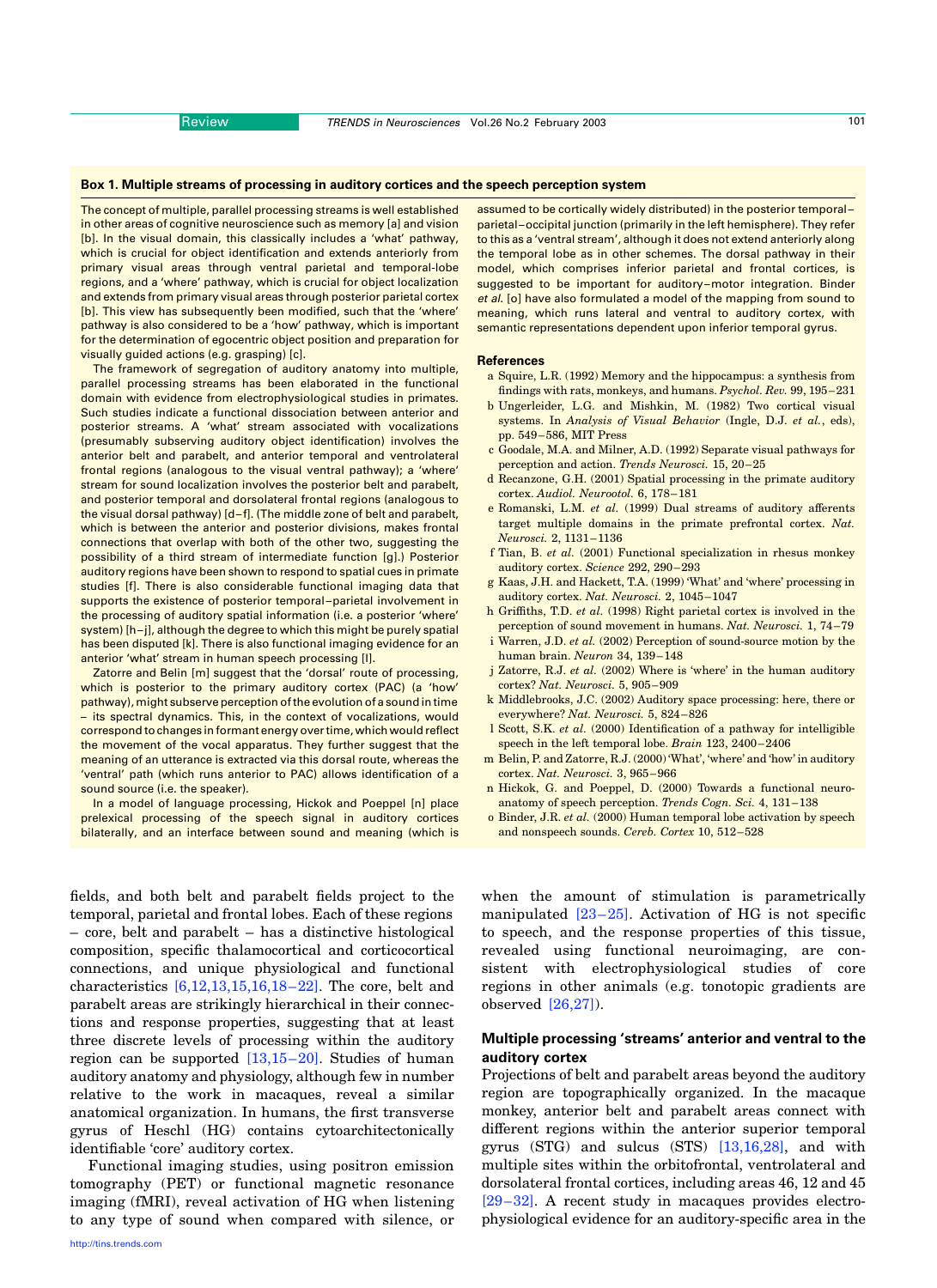<span id="page-2-0"></span>

Fig. 1. Regions and connections of primate and human prefrontal and auditory cortex. (a) Specialization in the frontal cortex of the primate (left) and human (right). Text indicates area designation. Adapted from [Ref.](#page-7-0) [94]. (b) Specialization in the primate temporal lobe (colour coded). Inset shows the supra-temporal plane in greater detail. (c) The lateral aspect of human brain, showing detail of the supra-temporal plane. Adapted from [Ref.](#page-6-0) [32]. (d) Auditory-frontal projections. Caudal belt and parabelt regions and their reciprocal frontal connections are shown as red arrows and circles; rostral belt and parabelt regions and their projections are shown as pale blue arrows and squares; and anterior temporal-lobe regions and connections are shown as dark blue arrows and triangles. Larger squares and circles represent the contributions from the parabelt: these are greater than those of the belt. Adapted from Refs [\[9,40\].](#page-5-0) Abbreviations: A1, primary auditory cortex, auditory area 1; AA, anterior area; AL, anterior lateral belt; ALA, anterior lateral area; Assoc, association cortex; CL, caudal lateral belt; CM, caudal medial belt; CP, caudal auditory parabelt; HG, Heschl's gyrus; Ins, Insula; LA, lateral area; LP, lateroposterior area; MA, medial area; ML, medial-lateral belt; PA, posterior area; paAlt lateral parakoniocortex; PP, planum polare; Pro, proisocortex; PT, planum temporale; R, rostral area (core auditory cortex); RM, rostro-medial area; RP, rostral parabelt; RTL, lateral rostrotemporal auditory belt; RTM, medial rostrotemporal auditory belt; sts, superior temporal sulcus; STA, superior temporal area; STP, superior temporal plane; Tpt, temporal–parietal area; TS1, superior temporal area 1; TS2, superior temporal area 2; TS3, superior temporal area 3.

ventrolateral prefrontal cortex, which overlaps areas 12 and 45 [\[33\]](#page-6-0). Another recent study [\[34\]](#page-6-0) suggests that much of what is referred to as area 12 in these studies is in fact area 45; importantly, the human homologue of area 45 is found in the inferior frontal gyrus (pars triangularis) and is considered to be one of the architectonic constituents of Broca's area  $[35]$  (Fig. 1).

Functional imaging studies of the perception of speech and other complex sounds in humans provide evidence for a hierarchy of processing that extends outwards from core regions, probably through the human equivalent of belt, parabelt and beyond [\(Box](#page-3-0) 2). The regions immediately anterolateral to the core appear selective for sounds with spectrotemporal structure, such as harmonic complexes and frequency-modulated sounds [\[36\]](#page-6-0), and broadband noise that incorporates sufficient temporal regularity to yield a pitch percept (regular-interval noise) [\[37\].](#page-6-0) Responses to amplitude-modulated noise are also observed in this approximate location [\[38\]](#page-6-0), as are responses to white noise co-modulated with the original speech signal [\[24,39,40\]](#page-5-0). Thus, complex spectrotemporal structure, including modulation of frequency

(FM) or amplitude (AM), leads to a specific pattern of response in what is probably anterolateral belt or parabelt [\[9,36,41\]](#page-5-0).

Lateral to the HG on the convexity of the STG that extends into the STS, in what could be the human equivalent of parabelt cortex, activation is observed in response to stimuli with the acoustic features of phonetic cues [\[42\]](#page-6-0) and to intelligible speech [\[43\]](#page-6-0), as well as to harmonic tones, frequency-modulated tones [\[36\]](#page-6-0) and sounds with changing spectral structure [\[23\]](#page-5-0). Thus, although speech-related activation can be seen in this area, it cannot at present be spatially distinguished from responses to non-speech sounds with spectral detail and variation. This could suggest a degree of parallel processing of the speech input.

Activation specific to intelligible speech is observed in the left anterior STS at what could be, judging from the non-human primate anatomical literature, a processing level beyond those intrinsic to auditory cortices [\[43,44\]](#page-6-0). This region is multimodal, receiving projections from auditory, visual and somatosensory cortex in primates [\[28\],](#page-6-0) and may be important in representing or accessing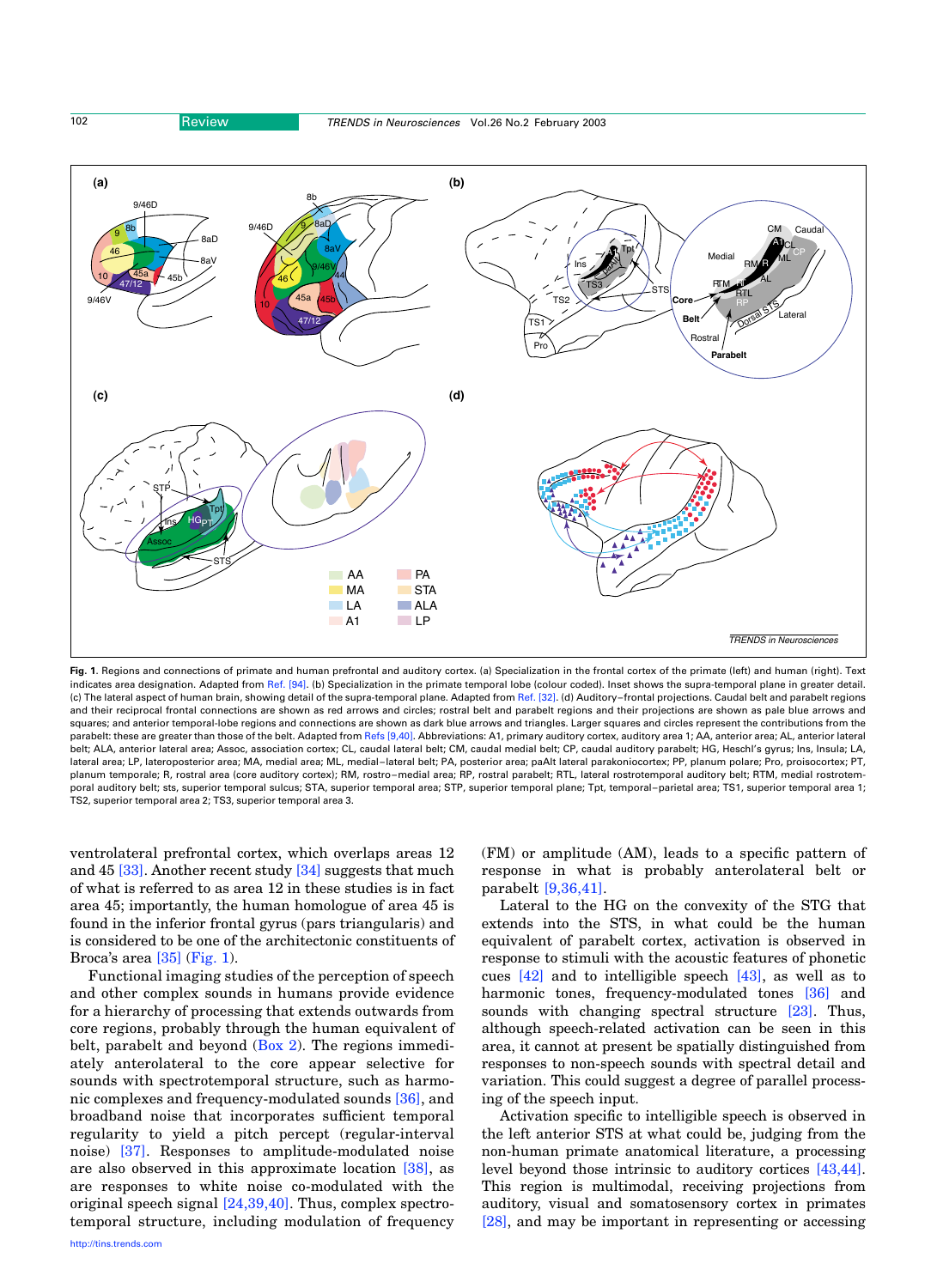#### <span id="page-3-0"></span>Box 2. Relationship between structure and function in human auditory cortex

We present the results of a meta-analysis of the peaks of activation seen in functional imaging studies that have looked at speech and nonspeech auditory processing in the temporal cortex. The analysis was limited to studies in which the properties of sound revealed by the contrast could be determined relative to the baselines used and, thus, is not a comprehensive review offunctional imaging studies of language. Fig. I shows the superior surface of the left temporal lobe in a transaxial view, with the x and y coordinates (describing lateral–medial and anterior–posterior positions, respectively) of the peak activities plotted in standardized stereotaxic space. The location of the primary auditory cortex (PAC) is indicated schematically by the black line with grey circles at either end [a]. The coloured regions indicate a subset of the human auditory areas identified by Rivier and Clarke [b], which were described for the same stereotaxic space and are similar to those described by Wallace et al. [c]. Given the appropriate provisos that these studies compare different subjects, imaging techniques and analysis methods (as well as the use of peaks), and the fact that the data are collapsed in the z plane (dorsal–ventral), a pattern of activation can be seen in which a



Fig. I. Peak activations of neural responses to different acoustic contrasts on the human left dorsal temporal lobe, revealed by functional imaging. Abbreviations: A1, primary auditory cortex; AA, anterior area; LA, lateral area; PA, posterior area; STA, superior temporal area.

the meaning content of utterances. Interestingly, anatomical studies in macaques indicate that both rostral and caudal parabelt project to most of the STS, in an overlapping fashion. Only the anteriormost STS appears to receive projections primarily from rostral parabelt [\[13\]](#page-5-0). In humans, support for a role in semantics (in accessing word meanings or representing the lexical and semantic

[http://tins.trends.com](http://www.trends.com)

hierarchy of processing and some relation to the Rivier and Clarke [b] auditory areas are evident – particularly for the primary and lateral auditory areas, which run anterolateral to PAC. A study that contrasted sound with silence (black squares) has shown activation in the core of auditory cortex, as well as other lateral regions [d]. The contrast of harmonically structured sounds with simple sine tones [e] (blue squares) has shown that activation lies anterolateral to the PAC. Responses to amplitude-varying stimuli are also seen in this anterolateral 'parabelt' region – the anterior lateral area (ALA) and lateral area (LA) in humans [b,c] – both to amplitude-modulated (AM) noise over unmodulated noise [f] and to increasing rates of speech-envelopemodulated noise [signal-correlated noise (SCN)] [g] (green squares). Frequency-modulated (FM) tones contrasted with unchanging tones (purple triangles) activate lateral parabelt regions [e] and also more anterior and posterior superior temporal regions, extending down into the superior temporal sulcus (STS). Spectrally dynamic sounds, relative to unchanging sounds (purple circles), activate the anterolateral parabelt and the more anterior superior temporal gyrus (STG) [d] (including the anterior area AA [b,c]). Speech-related stimuli, such as those with phonetic cues and features regardless of intelligibility, activate posterior and anterior lateral superior temporal regions (pink circles) [h], whereas intelligible speech against baselines of equal acoustic structural complexity (red squares) activates anterior STG and STS [h].

There is, thus, some evidence for parallel and hierarchical responses in human auditory areas. There are peaks in 'core' PAC in responses to sounds against silence; in an anterolateral region possibly comprising belt and parabelt cortex in primates (and relating to ALA and LA auditory areas in humans), there are responses to spectro-temporal structure in the sound. Lateral and anterior to this there are responses to stimuli with phonetic cues and features; intelligible speech responses lie anterior and ventral to this, consistent with an anterior 'what' processing stream for mapping from the acoustic signal onto speech. Note that there are peak responses to sounds lying posterior to the 'core' PAC, in the planum temporale and more ventrally in the STS, consistent with other sound-related processing pathways.

#### References

- a Penhune, V.B. et al. (1996) Interhemispheric anatomical differences in human primary auditory cortex: probabilistic mapping and volume measurement from magnetic resonance scans. Cereb. Cortex 6, 661–672
- b Rivier, F. and Clarke, S. (1997) Cytochrome oxidase, acetylcholinesterase, and NADPH-diaphorase staining in human supratemporal and insular cortex. NeuroImage 6, 288–304
- c Wallace, M.N. et al. (2002) Histochemical identification of cortical areas in the auditory region of the human brain. Exp. Brain Res. 143, 499–508
- d Thivard, L. et al. (2000) A cortical region sensitive to auditory spectral motion. NeuroReport 11, 2969-2972
- e Hall, D. et al. (2002) Spectral and temporal processing in human auditory cortex. Cereb. Cortex 12, 140–149
- f Giraud, A.L. et al. (2000) Representation of the temporal envelope of sounds in the human brain. J. Neurophysiol. 84, 1588–1598
- g Mummery, C.J. et al. (1999) Functional neuroimaging of speech perception in six normal and two aphasic subjects. J. Acoust. Soc. Am. 106, 449–457
- h Scott, S.K. et al. (2000) Identification of a pathway for intelligible speech in the left temporal lobe. Brain 123, 2400-2406

information) for the anterior temporal-lobe region comes from patients with semantic dementia, who exhibit a progressive deterioration in the comprehension of single words, with preserved syntax and object use [\[45\]](#page-6-0). This disorder shows a characteristic neural profile of grey matter loss in the left anterior temporal lobe [\[46,47\],](#page-6-0) with sparing of white matter tracts. The anterior temporal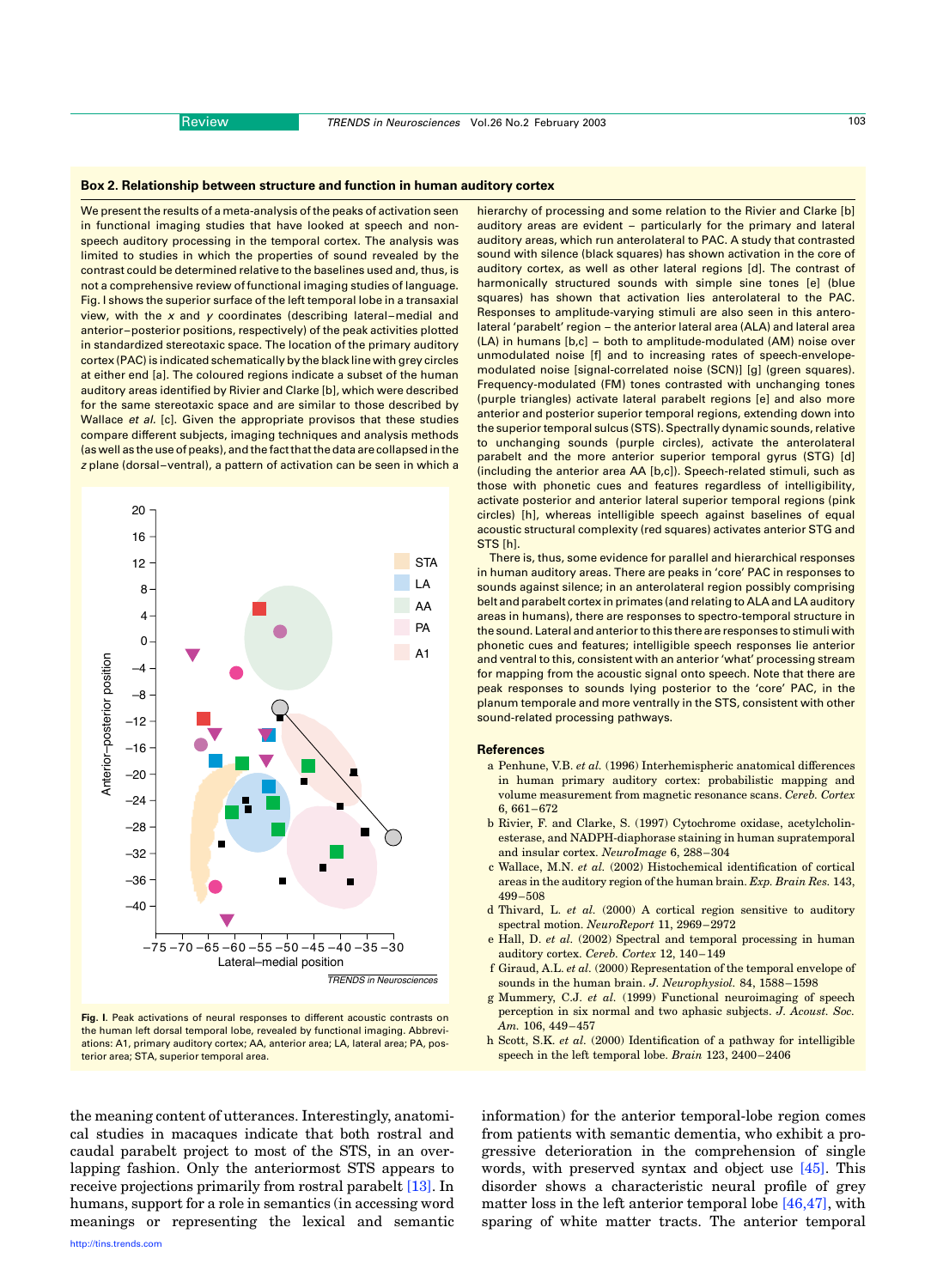cortex is heavily interconnected with the ventrolateral prefrontal cortex in humans, as it is in monkeys [\[48,49\]](#page-6-0), providing a route for frontal-lobe systems to have access to word-meaning information. Activation in both the anterior temporal and inferior frontal cortex is evident in functional neuroimaging studies when an active task is performed upon the speech input [\[44,50\]](#page-6-0), and this can be extended to examples of explicit semantic processing of linguistic input [\[51–53\]](#page-6-0).

As the disorder of semantic dementia progresses, atrophy is also observed posteriorly and ventrally in the left temporal lobe, and deterioration can also be observed on the right. Later stages of the disease thus compromise function in what has been called the basal language area, in the ventral temporal cortex. Functional imaging studies have shown responses to meaningful stimuli (presented via visual, auditory and tactile modalities) in the ventral temporal cortices, consistent with this area also being important for semantic representations [\[54–56\]](#page-6-0).

# Multiple processing 'streams' posterior and dorsal to the auditory cortex

The temporoparietal junction, which forms the interface between auditory cortex and parietal and frontal systems, is anatomically heterogenous. A recent study in humans indicates at least four distinguishable areas on the anterior planum temporale alone [\[9\]](#page-5-0). For parcellation of the rest of this diverse region, including the posterior planum temporale (PT), parietal operculum and lateral superior, middle temporal and supramarginal gyri, we are reliant upon classical cyto- and myeloarchitectonic studies [\[57\].](#page-6-0) These studies suggest a further seven anatomically distinguishable areas, at least, and the refinement available with modern histochemical techniques will probably reveal further subdivisions within these areas. This anatomical heterogeneity probably reflects considerable functional specialisation. Griffiths and Warren [\[58\]](#page-6-0) have recently suggested a model of PT function that highlights the anatomical and functional heterogeneity of this area. At the anterolateral edge of the planum temporale, activation is seen in response to both speech and nonspeech sounds with no clear differentiation [\[40,42,59,60\]](#page-6-0) [\(Box](#page-3-0) 2), whereas a left-sided region posterior to the core in the medial PT [\[57\]](#page-6-0) is activated during articulation, whether the subject speaks aloud or not [\[40,61–63\].](#page-6-0) Areas of the PT (particularly medial ones) and the parietal operculum also appear to be recruited during the processing of sound location and sound motion; the network can also be demonstrated to involve more superior parietal and conjugate frontal areas [\[64–66\]](#page-6-0).

Posterior belt and parabelt areas connect with the STG and STS. The posterior STS also receives visual afferent input [\[28,67\].](#page-6-0) Activation in response to sound in the posterior STS region is not speech specific and it shows sensitivity to structure in visual sequences [\[68\]](#page-6-0), as well as being involved in speech tasks that require auditory and visual integration, such as lip reading [\[69,70\]](#page-6-0) and verbal fluency tasks [\[40\]](#page-6-0). Nonetheless, the left posterior STS is clearly important for speech function. Studies of patients with speech comprehension deficits reveal consistent damage to the posterior STS [\[71\].](#page-6-0) Lesions restricted to left posterior STS can produce conduction aphasia: a condition in which patients can understand speech but not repeat it [\[72,73\]](#page-6-0). Repetition is an important aspect of speech development during both childhood and adulthood. Repetition can exist without access to word meaning: we can repeat non-words and foreign words (albeit constrained by our linguistic experience). Repetition of unfamiliar words (or non-words) probably relies on the ability to represent a sequence of sounds over a short time period, potentially 'buffering' the input; the left posterior STS might be important in this regard [\[40\]](#page-6-0). The transient representation of speech sounds with respect to producing them is a crucial aspect of the acquisition of language; new words are generally learnt via some overt articulation [\[74\].](#page-6-0)

Posterior belt and parabelt areas (and the temporallobe areas to which they project, such as the STS) connect with multiple sites within dorsolateral frontal cortex in macaques. These include area 46 (which is heavily implicated in working memory), area 8a (which contains the frontal eye fields) and possibly area 6 (premotor cortex) [\[48\]](#page-6-0). Connections from posterior auditory areas tend to be more dorsolateral within prefrontal cortex than are projections from anterior auditory areas, but there can also be convergence of anterior and posterior auditory projections within the frontal lobe ([Fig.](#page-2-0) 1). For example, both anterior and posterior non-primary auditory regions project to area 46, although perhaps to different subdivisions [\[30–32,48\]](#page-6-0). Both areas 46 and 8 have substantial connections with the premotor cortex [\[75,76\]](#page-6-0). Belt and/or parabelt also project to the caudate and putamen (part of the basal ganglia) in a topographic fashion [\[77\]](#page-6-0). These connections could provide a substrate for an auditory–motor system.

Production and perception of speech are very likely to be functionally intertwined, and several models of speech perception, positing a basis in articulatory or gestural representations, have been formulated [\[78–81\]](#page-6-0). The motor theory of speech perception, for example, takes the strong stance that the direct perception of gestures underlies speech processing, with minimal decoding of the acoustic input. More moderate positions that emphasize auditory processing also accept that speech perception and production are linked [\[82\]](#page-7-0), and this association is seen most clearly in the development of language [\[83,84\].](#page-7-0)

A system for observation–execution matching has been described in primates. Ventral premotor cortex, possibly including the primate homologue of Broca's area, contains neurons that discharge not only when a monkey grasps or manipulates objects, but also when it observes similar actions performed by others. Such neurons are called 'mirror neurons' [\[81,85\]](#page-6-0). Furthermore, neurons in this part of the brain appear to respond similarly to mouth actions and manual gestures, and also to respond to the sounds produced by those manual gestures (e.g. the sound of ripping paper) [\[86,87\]](#page-7-0). This could be evidence for an auditory–vocal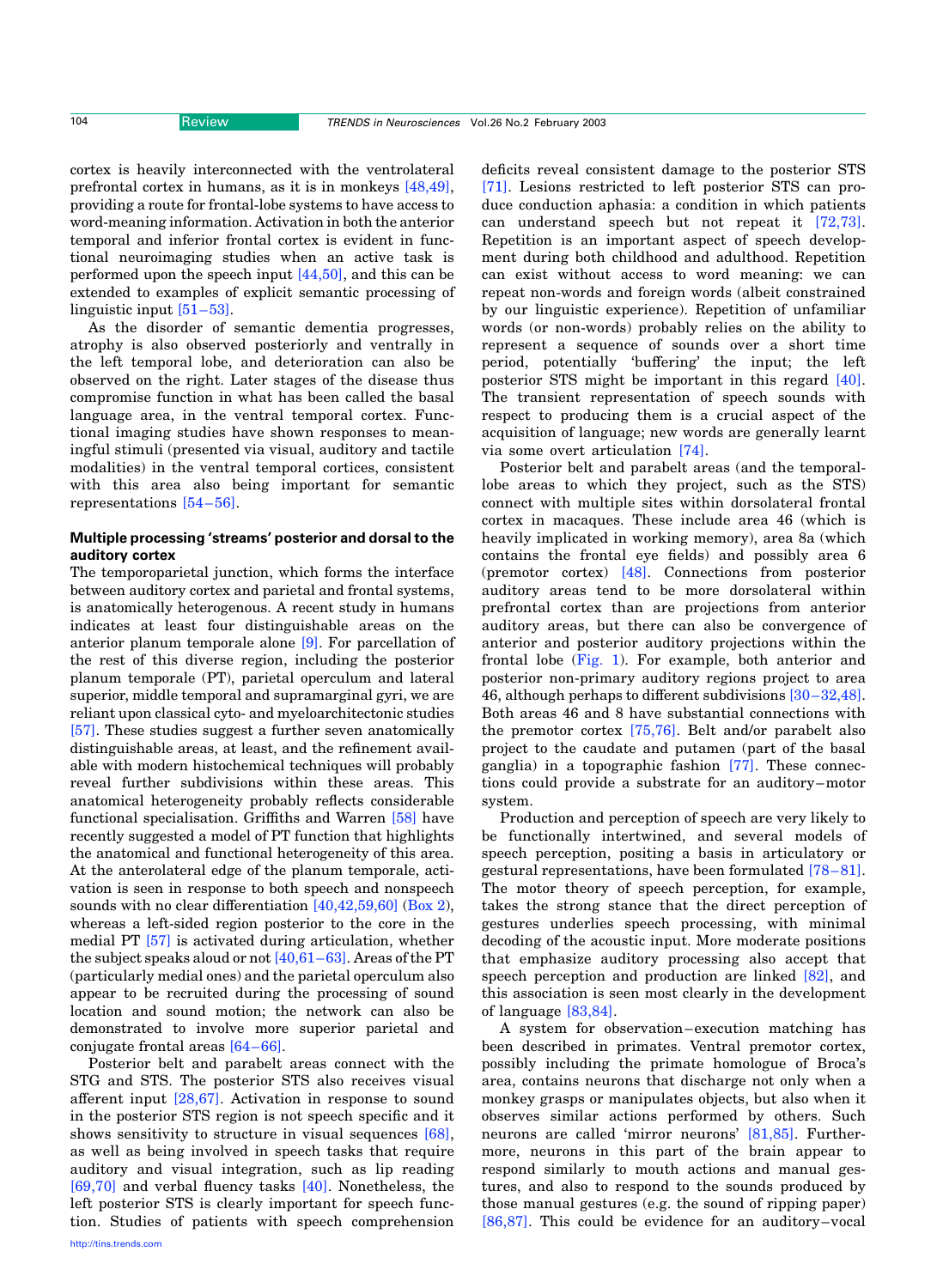<span id="page-5-0"></span>(perception–production) homologue to the visual–haptic observation–execution mirror neuron system [\[81,85\]](#page-6-0). Consistent with this work, recent studies in humans have revealed that speech perception, either watching speaking mouths or listening to speech without visual input, enhances the excitability of motor cortex in the left hemisphere relative to nonlinguistic baseline perceptual tasks [\[88,89\]](#page-7-0). Although it remains to be seen whether this finding is truly specific to speech, it is consistent with the idea that speech perception involves a system that provides an excitatory input to the motor face area, perhaps via motor (articulatory–gestural) representations. Perhaps mirror neurons need not be activated solely by visual input; gestures might be represented in the acoustic signal and in stored motor knowledge, and could be activated when processing the incoming sound.

### Concluding remarks

A functional distinction can, thus, be made between streams of processing that extend anteriorly and inferolaterally from primary auditory core. Anteriorly, these involve anterior belt and parabelt, the polymodal cortex of the anterior STS, and ventrolateral and dorsolateral frontal cortex. Posterior routes involve posterior auditory belt and parabelt, polymodal cortex of the posterior STS, parietal cortex, and ventrolateral and dorsolateral frontal cortex. We have presented evidence that the anterior system might be important for mapping acoustic–phonetic cues onto lexical representations, whereas the posterior system might process articulatory–gestural representations of speech acts. This could resolve the longstanding debate between accounts of speech perception that favour acoustic feature processes and those that emphasize gestural motor processing. Motor and acoustic–phonetic representations will, typically, operate in a highly interrelated fashion; thus, the silent mouthing of a word primes a later auditory lexical decision but not a visual lexical decision [\[90\].](#page-7-0) There is also the potential for integration with the theories of spatial processing in audition  $(Box 1)$  $(Box 1)$  $(Box 1)$ , as psychophysical studies indicate that sounds can be heard only as a single vowel if they can be grouped together by location [\[91\]](#page-7-0).

In terms of the classical neuroanatomy of speech, this account has the benefit of expanding the roles of Broca's and Wernicke's areas as output and input systems, and differentiating subsystems within these. Broca's area (comprising prefrontal and premotor cortices) is involved in some speech processing tasks, including explicit speech sound segmentation [\[92\]](#page-7-0), whereas 'Wernicke's area' (comprising a large and anatomically heterogenous portion of temporal–parietal cortex) encompasses both speech recognition systems and representations involved in the output of speech [\[40\]](#page-6-0).

As in the visual system, therefore [\[93\]](#page-7-0), the relationship between a hierarchically organized perceptual system and functionally separable processing streams can be described in the auditory system, with a consequent impact on the processing of human speech sounds. Speech is processed both as a sound and as an action. Further

[http://tins.trends.com](http://www.trends.com)

work will determine how this affects specialisation (including hemispheric lateralization) for speech in the human brain.

#### Acknowledgements

S.K.S. is supported by the Wellcome Trust and I.S.J. by the Medical Research Council. We wish to thank Matt Davis, Troy Hackett, Liz Romanski, Kate Watkins, Richard Wise and Ed Yeterian for helpful discussion and comments on earlier versions of this paper.

#### References

- 1 Rauschecker, J.P. (1998) Cortical processing of complex sounds. Curr. Opin. Neurobiol. 8, 516–521
- 2 Ghazanfar, A.A. and Hauser, M.D. (1999) The neuroethology of primate vocal communication: substrates for the evolution of speech. Trends Cogn. Sci. 3, 377–384
- 3 Eggermont, J.J. (2001) Between sound and perception: reviewing the search for a neural code. Hear. Res. 157, 1–42
- 4 Frisina, R.D. (2001) Subcortical neural coding mechanisms for auditory temporal processing. Hear. Res. 158, 1–27
- 5 Howard, M.A. et al. (2000) Auditory cortex on the human posterior superior temporal gyrus. J. Comp. Neurol. 416, 79–92
- 6 Hackett, T.A. et al. (2001) Architectonic identification of the core region in auditory cortex of macaques, chimpanzees, and humans. J. Comp. Neurol. 441, 197–222
- 7 Morosan, P. et al. (2001) Human primary auditory cortex: cytoarchitectonic subdivisions and mapping into a spatial reference system. NeuroImage 13, 684–701
- 8 Rademacher, J. et al. (2001) Probabilistic mapping and volume measurement of human primary auditory cortex. NeuroImage 13, 669–683
- 9 Wallace, M.N. et al. (2002) Histochemical identification of cortical areas in the auditory region of the human brain. Exp. Brain Res. 143, 499–508
- 10 Pandya, D.N. and Sanides, F. (1973) Architectonic parcellation of the temporal operculum in rhesus monkey and its projection pattern. Z. Anat. Entwicklungsgesch. 139, 127–161
- 11 Merzenich, M.M. and Brugge, J.F. (1973) Representation of the cochlear partition of the superior temporal plane of the macaque monkey. Brain Res. 50, 275–296
- 12 Hackett, T.A. et al. (1998) Thalamocortical connections of the parabelt auditory cortex in macaque monkeys. J. Comp. Neurol. 400, 271–286
- 13 Hackett, T.A. et al. (1998) Subdivisions of auditory cortex and ipsilateral cortical connections of the parabelt auditory cortex in macaque monkeys. J. Comp. Neurol. 394, 475–495
- 14 Jones, E.G. et al. (1995) Subdivisions of macaque monkey auditory cortex revealed by calcium-binding protein immunoreactivity. J. Comp. Neurol. 362, 153–170
- 15 Kaas, J. and Hackett, T. (2000) Subdivisions of auditory cortex and processing streams in primates. Proc. Natl. Acad. Sci. U. S. A. 97, 11793–11799
- 16 Pandya, D.N. (1995) Anatomy of the auditory cortex. Rev. Neurol. (Paris) 151, 486–494
- 17 Rauschecker, J.P. (1998) Parallel processing in the auditory cortex of primates. Audiol. Neurootol. 3, 86–103
- 18 Rauschecker, J.P. and Tian, B. (2000) Mechanisms and streams for processing of 'what' and 'where' in auditory cortex. Proc. Natl. Acad. Sci. U. S. A. 97, 11800–11806
- 19 Rauschecker, J.P. et al. (1995) Processing of complex sounds in the macaque nonprimary auditory cortex. Science 268, 111–114
- 20 Kaas, J.H. et al. (1999) Auditory processing in primate cerebral cortex. Curr. Opin. Neurobiol. 9, 164–170
- 21 Morel, A. et al. (1993) Tonotopic organization, architectonic fields, and connections of auditory cortex in macaque monkeys. J. Comp. Neurol. 335, 437–459
- 22 Tian, B. et al. (2001) Functional specialization in rhesus monkey auditory cortex. Science 292, 290–293
- 23 Thivard, L. et al.  $(2000)$  A cortical region sensitive to auditory spectral motion. NeuroReport 11, 2969–2972
- 24 Mummery, C.J. et al. (1999) Functional neuroimaging of speech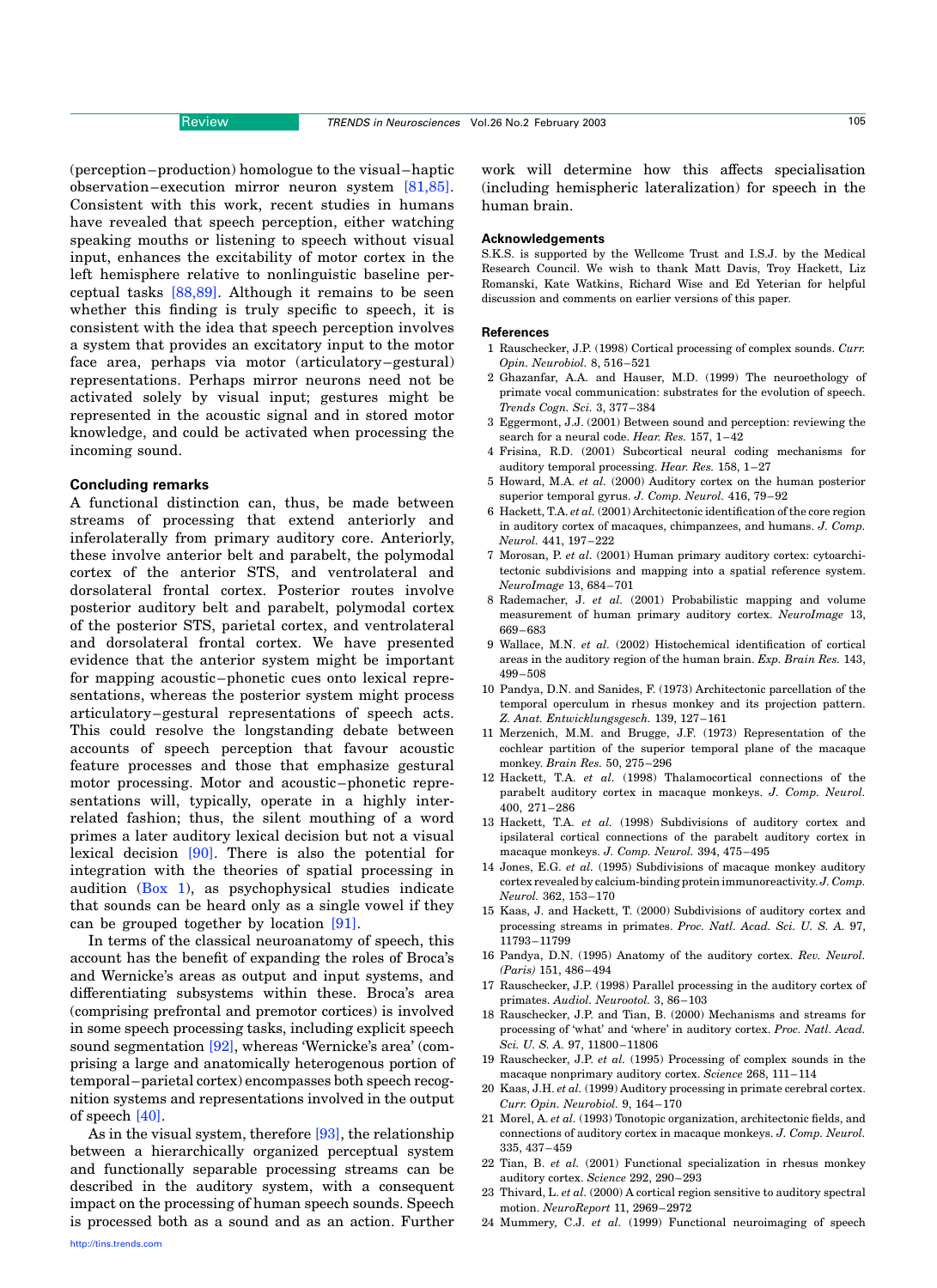<span id="page-6-0"></span>

perception in six normal and two aphasic subjects. J. Acoust. Soc. Am. 106, 449–457

- 25 Johnsrude, I.S. et al. (2002) Functional imaging of the auditory system: the use of positron emission tomography. Audiol. Neurootol. 7, 251–276
- 26 Talavage, T.M. et al. (2000) Frequency-dependent responses exhibited by multiple regions in human auditory cortex. Hear. Res. 150, 225–244
- 27 Howard, M.A. III et al. (1996) A chronic microelectrode investigation of the tonotopic organization of human auditory cortex. Brain Res. 724, 260–264
- 28 Cusick, C.G. et al. (1995) Chemoarchitectonics and corticocortical terminations within the superior temporal sulcus of the rhesus monkey: evidence for subdivisions of superior temporal polysensory cortex. J. Comp. Neurol. 360, 513–535
- 29 Petrides, M. and Pandya, D.N. (1984) Projections to the frontal cortex from the posterior parietal region in the rhesus monkey. J. Comp. Neurol. 228, 105–116
- 30 Hackett, T. et al. (1999) Prefrontal connections of the parabelt auditory cortex in macaque monkeys. Brain Res. 817, 45–58
- 31 Romanski, L. et al. (1999) Dual streams of auditory afferents target multiple domains in the primate prefrontal cortex. Nat. Neurosci. 2, 1131–1136
- 32 Romanski, L. et al. (1999) Auditory belt and parabelt projections to the prefrontal cortex in the rhesus monkey. J. Comp. Neurol. 403, 141–157
- 33 Romanski, L. and Goldman-Rakic, P. (2002) An auditory domain in primate prefrontal cortex. Nat. Neurosci. 5, 15–16
- 34 Petrides, M. and Pandya, D.N. (2002) Comparative cytoarchitectonic analysis ofthe human and the macaque ventrolateral prefrontal cortex and corticocortical connection patterns in the monkey. Eur. J. Neurosci. 16, 291–310
- 35 Amunts, K. et al. (1999) Broca's region revisited: cytoarchitecture and intersubject variability. J. Comp. Neurol. 412, 319–341
- 36 Hall, D. et al. (2002) Spectral and temporal processing in human auditory cortex. Cereb. Cortex 12, 140–149
- 37 Griffiths, T.D. et al. (2001) Encoding of the temporal regularity of sound in the human brainstem. Nat. Neurosci. 4, 633-637
- 38 Giraud, A.L. et al. (2000) Representation of the temporal envelope of sounds in the human brain. J. Neurophysiol. 84, 1588–1598
- 39 Schroeder, M.R. (1968) Reference signal for signal quality studies. J. Acoust. Soc. Am. 44, 1735–1736
- 40 Wise, R.J. et al. (2001) Separate neural subsystems within 'Wernicke's area'. Brain 124, 83–95
- 41 Wessinger, C. et al. (2001) Hierarchical organization of the human auditory cortex revealed by functional magnetic resonance imaging. J. Cogn. Neurosci. 13, 1–7
- 42 Binder, J.R. et al. (2000) Human temporal lobe activation by speech and nonspeech sounds. Cereb. Cortex 10, 512–528
- 43 Scott, S.K. et al. (2000) Identification of a pathway for intelligible speech in the left temporal lobe. Brain 123, 2400–2406
- 44 Davis, M.H. and Johnsrude, I. Acoustic and linguistic processes in spoken language comprehension
- 45 Hodges, J. et al. (1999) 'What' and 'how': evidence for the dissociation of object knowledge and mechanical problem-solving skills in the human brain. Proc. Natl. Acad. Sci. U. S. A. 96, 9444–9448
- 46 Chan, D. et al. (2001) Patterns of temporal lobe atrophy in semantic dementia and Alzheimer's disease. Ann. Neurol. 49, 433–442
- 47 Mummery, C.J. et al. (2000) A voxel-based morphometry study of semantic dementia: relationship between temporal lobe atrophy and semantic memory. Ann. Neurol. 47, 36–45
- 48 Petrides, M. and Pandya, D.N. (1988) Association fiber pathways to the frontal cortex from the superior temporal region in the rhesus monkey. J. Comp. Neurol. 273, 52–66
- 49 Mamata, H. et al. (2002) High-resolution line scan diffusion tensor MR imaging of white matter fiber tract anatomy. Am. J. Neuroradiol. 23, 67–75
- 50 Poldrack, R.A. et al. (2001) Relations between the neural bases of dynamic auditory processing and phonological processing: evidence from fMRI. J. Cogn. Neurosci. 13, 687–697
- 51 Thompson-Schill, S.L. et al. (1997) Role of left inferior prefrontal cortex in retrieval of semantic knowledge: a reevaluation. Proc. Natl. Acad. Sci. U. S. A. 94, 14792–14797
- 52 Wagner, A.D. et al. (2001) Recovering meaning: left prefrontal cortex guides controlled semantic retrieval. Neuron 31, 329–338
- 53 Binder, J.R. et al. (1997) Human brain language areas identified by functional magnetic resonance imaging. J. Neurosci. 17, 353–362
- 54 Luders, H. et al. (1991) Basal temporal language area. Brain 114, 743–754
- 55 Buchel, C. et al. (1998) A multimodal language region in the ventral visual pathway. Nature 394, 274–277
- 56 Wise, R.J. et al. (2000) Noun imageability and the temporal lobes. Neuropsychologia 38, 985–994
- 57 Galaburda, A. and Sanides, F. (1980) Cytoarchitectonic organization of the human auditory cortex. J. Comp. Neurol. 190, 597–610
- 58 Griffiths, T.D. (2002) The planum temporale as a computational hub. Trends Neurosci. 25, 348–353
- 59 Belin, P. et al. (2000) Voice-selective areas in human auditory cortex. Nature 403, 309–312
- 60 Binder, J.R. et al. (1996) Function of the left planum temporale in auditory and linguistic processing. Brain 119, 1239–1247
- 61 Hickok, G. and Poeppel, D. (2000) Towards a functional neuroanatomy of speech perception. Trends Cogn. Sci. 4, 131–138
- 62 Paus, T. et al. (1996) Modulation of cerebral blood flow in the human auditory cortex during speech: role of motor-to-sensory discharges. Eur. J. Neurosci. 8, 2236–2246
- 63 Hickok, G. et al. (2000) A functional magnetic resonance imaging study of the role of left posterior superior temporal gyrus in speech production: implications for the explanation of conduction aphasia. Neurosci. Lett. 287, 156–160
- 64 Alain, C. et al.  $(2001)$  What' and 'where' in the human auditory system. Proc. Natl. Acad. Sci. U. S. A. 98, 12301–12306
- 65 Bushara, K.O. et al. (1999) Modality-specific frontal and parietal areas for auditory and visual spatial localization in humans. Nat. Neurosci. 2, 759–766
- 66 Warren, J.D. et al. (2002) Perception of sound-source motion by the human brain. Neuron 34, 139–148
- 67 Seltzer, B. and Pandya, D.N. (1994) Parietal, temporal, and occipital projections to cortex of the superior temporal sulcus in the rhesus monkey: a retrograde tracer study. J. Comp. Neurol. 343, 445–463
- 68 Bischoff-Grethe, A. et al. (2000) Conscious and unconscious processing of nonverbal predictability in Wernicke's area. J. Neurosci. 20, 1975–1981
- 69 Campbell, R. et al. (2001) Cortical substrates for the perception of face actions: an fMRI study of the specificity of activation for seen speech and for meaningless lower-face acts (gurning). Brain Res. Cogn. Brain Res. 12, 233–243
- 70 Calvert, G.A. et al. (2000) Evidence from functional magnetic resonance imaging of crossmodal binding in the human heteromodal cortex. Curr. Biol. 10, 649–657
- 71 Bogen, J.E. and Bogen, G.M. (1976) Wernicke's region where is it? Ann. New York Acad. Sci. 280, 834–843
- 72 Anderson, J. et al. (1999) Conduction aphasia and the arcuate fasciculus: A reexamination of the Wernicke-Geschwind model. Brain Lang. 70, 1–12
- 73 Axer, H. et al. (2001) Supra- and infrasylvian conduction aphasia. Brain Lang. 76, 317–331
- 74 Kuhl, P.K. (2000) A new view of language acquisition. Proc. Natl. Acad. Sci. U. S. A. 97, 11850–11857
- 75 Arikuni, T. et al. (1988) Connections of area 8 with area 6 in the brain of the macaque monkey. J. Comp. Neurol. 277, 21–40
- 76 Barbas, H. and Pandya, D.N. (1989) Architecture and intrinsic connections of the prefrontal cortex in the rhesus monkey. J. Comp. Neurol. 286, 353–375
- 77 Yeterian, E.H. and Pandya, D.N. (1998) Corticostriatal connections of the superior temporal region in rhesus monkeys. J. Comp. Neurol. 399, 384–402
- 78 Davis, B.L. and MacNeilage, P.F. (2000) An embodiment perspective on the acquisition of speech perception. Phonetica 57, 229–241
- 79 Liberman, A.M. and Whalen, D.H. (2000) On the relation of speech to language. Trends Cogn. Sci. 4, 187–196
- 80 Lindblom, B. (1996) Role of articulation in speech perception: clues from production. J. Acoust. Soc. Am. 99, 1683–1692
- 81 Rizzolatti, G. and Arbib, M.A. (1998) Language within our grasp. Trends Neurosci. 21, 188–194